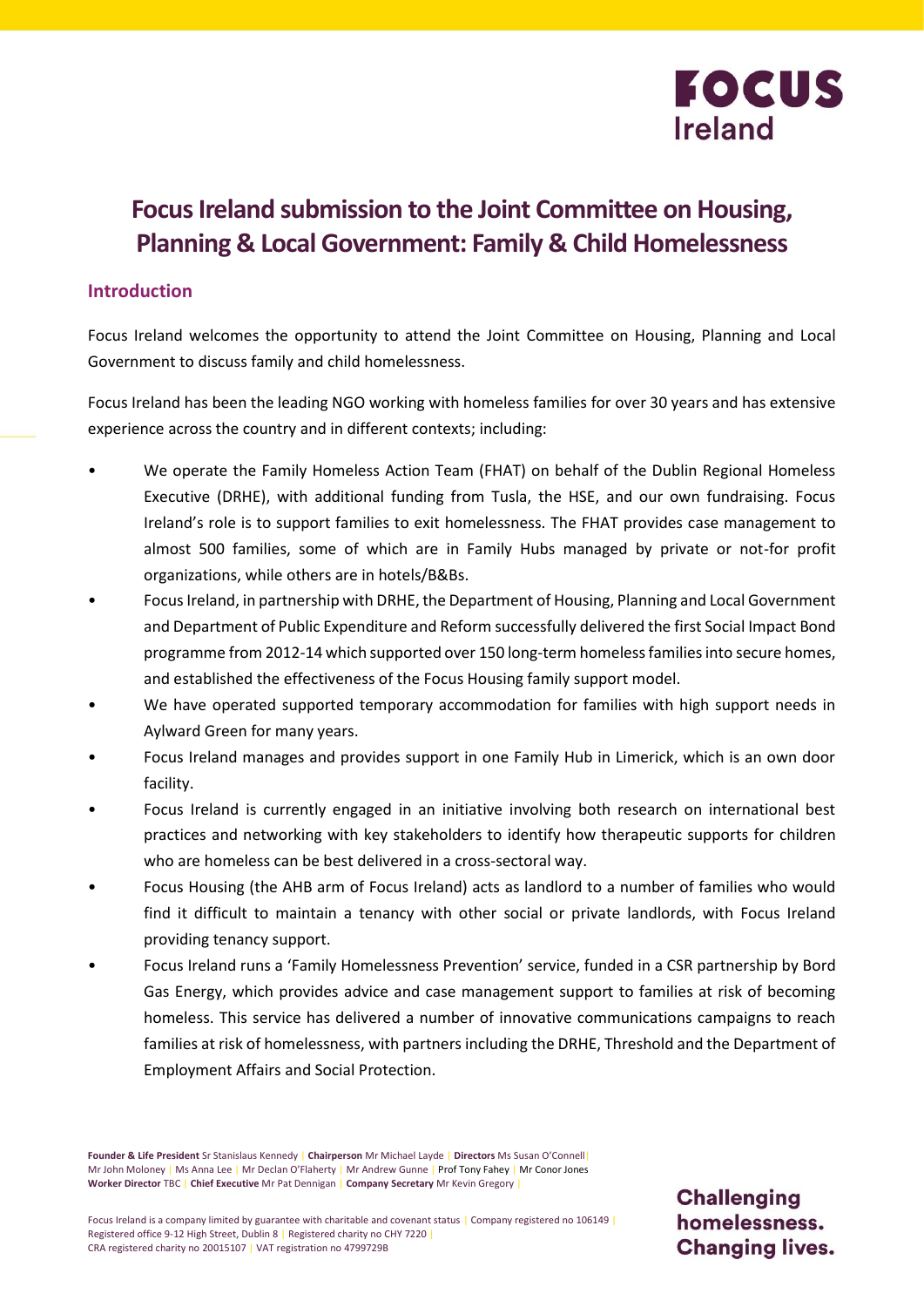The Committee is aware of the unprecedented growth in family homelessness in Ireland with official figures showing a 400% increase from 344 families in July 2014 to 1,729 families in April 2019. While there has been much positive work undertaken by local authorities, government departments and NGOs, including Focus Ireland, the numbers continue to grow.

Focus Ireland research in this area shows that the recent growth in family homelessness is the result of a dysfunctional housing system. While the underlying cause of the problem is the failure over many years to deliver an adequate supply of social housing, on a daily basis the problem manifests itself in the private rented sector – with 75% of homeless families renting their last stable home from a private landlord. Many families that are evicted spend long periods 'doubled up' with family or friends, so that there are a large number of families who have no home but are not in contact with homeless services.

This dysfunction and hidden homelessness combine to create a situation where hundreds of families are supported to leave homelessness each year but an even larger number are forced to enter, resulting in the growing numbers set out above.

Focus Ireland has consistently made the case that the answer to this crisis is the provision of an adequate supply of social and affordable housing, an appropriate allocations policy that meets the needs of the most vulnerable families and on-going support where necessary. In the immediate crisis, there is a need to increase the protections to those families in the private rental sector while simultaneously ensuring that landlords are encouraged to remain in the market.

It is important to acknowledge that there has been progress in providing social housing, with a significant increase in delivery and in 'pipe-line' projects. However, the total amount of housing being delivered remains far behind what is required to meet the demographic increase in housing demand – for instance IBEC calculate that 36,000 new housing units are needed each year just to stand still. Delivery of new social housing also remains well below demand. The reliance on the private rented sector to fill the gap with 'social housing solutions' was an inevitable part of the first stage of the housing recovery, but the continued reliance on this approach is increasingly problematic.

The recent Ombudsman for Children's Office (OCO) *No Place Like Home* report has provided a valuable and insightful contribution to the debate on responding to the needs of families who are homeless. In particular, the voices of children are an important contribution to our collective understanding of the impact of family homelessness. In acknowledgement of this contribution we have focused this submission on our response to the OCO report.

We would like to take this opportunity to acknowledge and welcome the Minister for Housing's response to the report in seeking the views of voluntary organisations responding to family homelessness.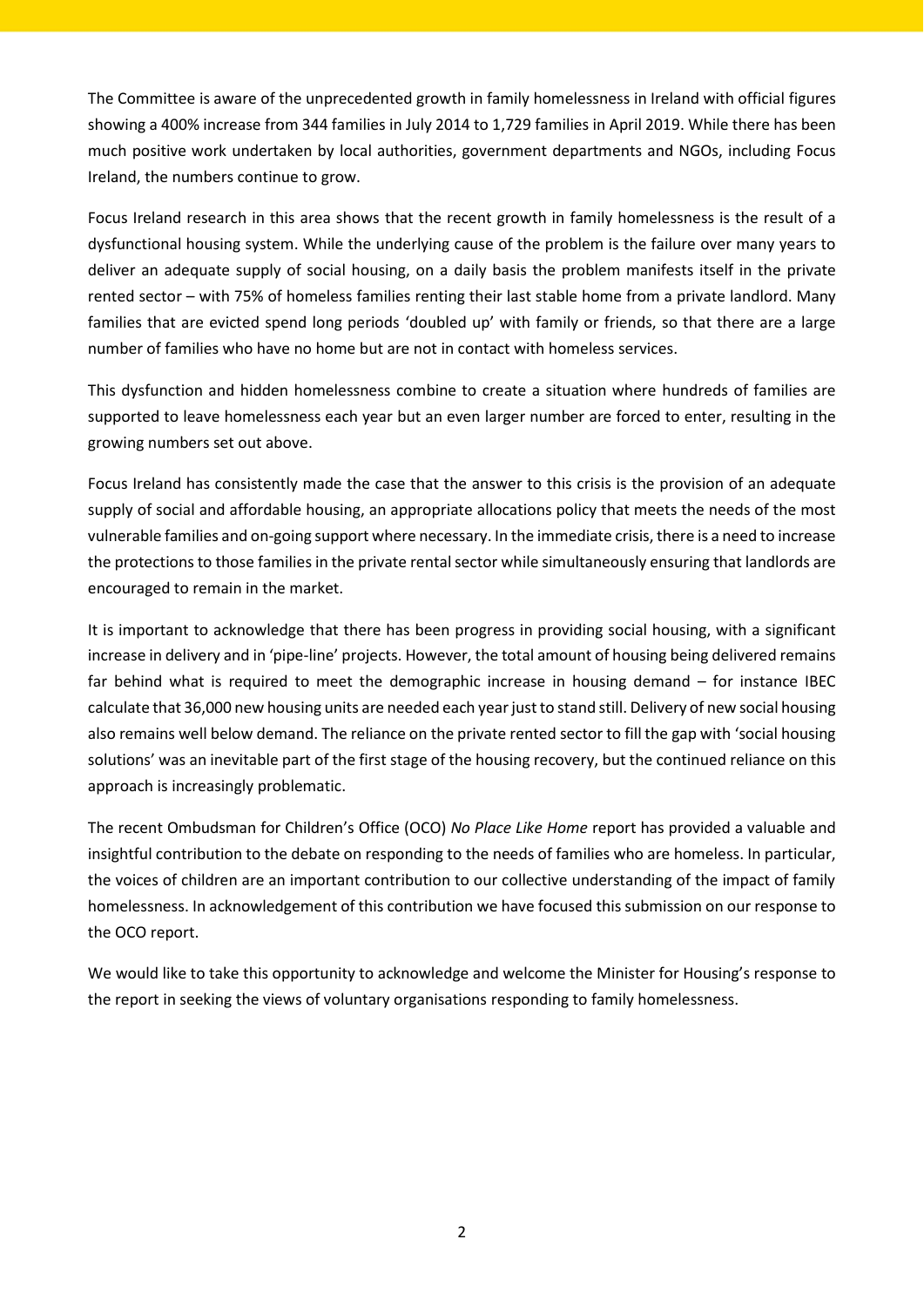#### **Scope of the Ombudsman for Children's report**

It is important to remember that the Ombudsman's report focuses on Family Hubs – the highest quality emergency accommodation available to families who are homeless. While this focus is warranted<sup>1</sup> a number of observations should be made before considering the findings:

 *The majority of homeless children live in in hotels/B&Bs, not Family Hubs.* The OCO report sets out that in August 2018, only 580 of the 2,821 children homeless in the Dublin Region – just a fifth – were staying in Family Hubs. Many of the families outside the Hub system do not have the benefit of support from a Case Manager; they have to manage homelessness alone.

# **Ensuring that every homeless family has both case management and child support workers**  *regardless of the type of emergency accommodation they are staying in* **should be a priority.**

 *Families need a home.* Many of the issues flagged in the Ombudsman's report are intrinsic to all emergency accommodation: whether Hub, B&B or hotel, congregated settings are not suitable for accommodating families for anything beyond an emergency period of a few weeks.

# **There is no 'perfect Hub': the most important thing for every one of the 1,729 families that were homeless in April is to ensure they have their own homes as quickly as possible.**

 *Child Support Workers mitigate the trauma of homelessness.* In the context of the negative experiences families reported, both parents and children spoke appreciatively about the skills, kindness and diligence of the staff they worked with, particularly Child Support Workers, and the difference those staff made in helping them negotiate their way through homelessness.

### **Skilled staff focused on the needs of families can mitigate the traumatic impact of homelessness.**

From Focus Ireland's perspective, many of the issues identified in the OCO report arise from the fact that Family Hubs were established in the absence of clearly articulated objectives. The implications of this lack of clarity are discussed further below.

### **What are Family Homeless Hubs for?**

### *What is a Family Hub?*

 $\overline{a}$ 

When considering the performance of any public policy initiative, we need to compare outcomes to the objectives set for the programme. However, the OCO makes clear that the programme of Family Hubs has been embraced without clear objectives, rationale or even an evaluated pilot. The report (p.7) quotes the clearest articulation of the policy behind Family Hubs as being:

*"to provide a form of emergency accommodation that offers greater stability for homeless families, facilitates more co-ordinated needs assessment, and support planning, including on-*

<sup>1</sup> The unsuitable nature of hotel/B&B accommodation is widely acknowledged, and *Rebuilding Ireland* sets a goal of ending the use of such accommodation.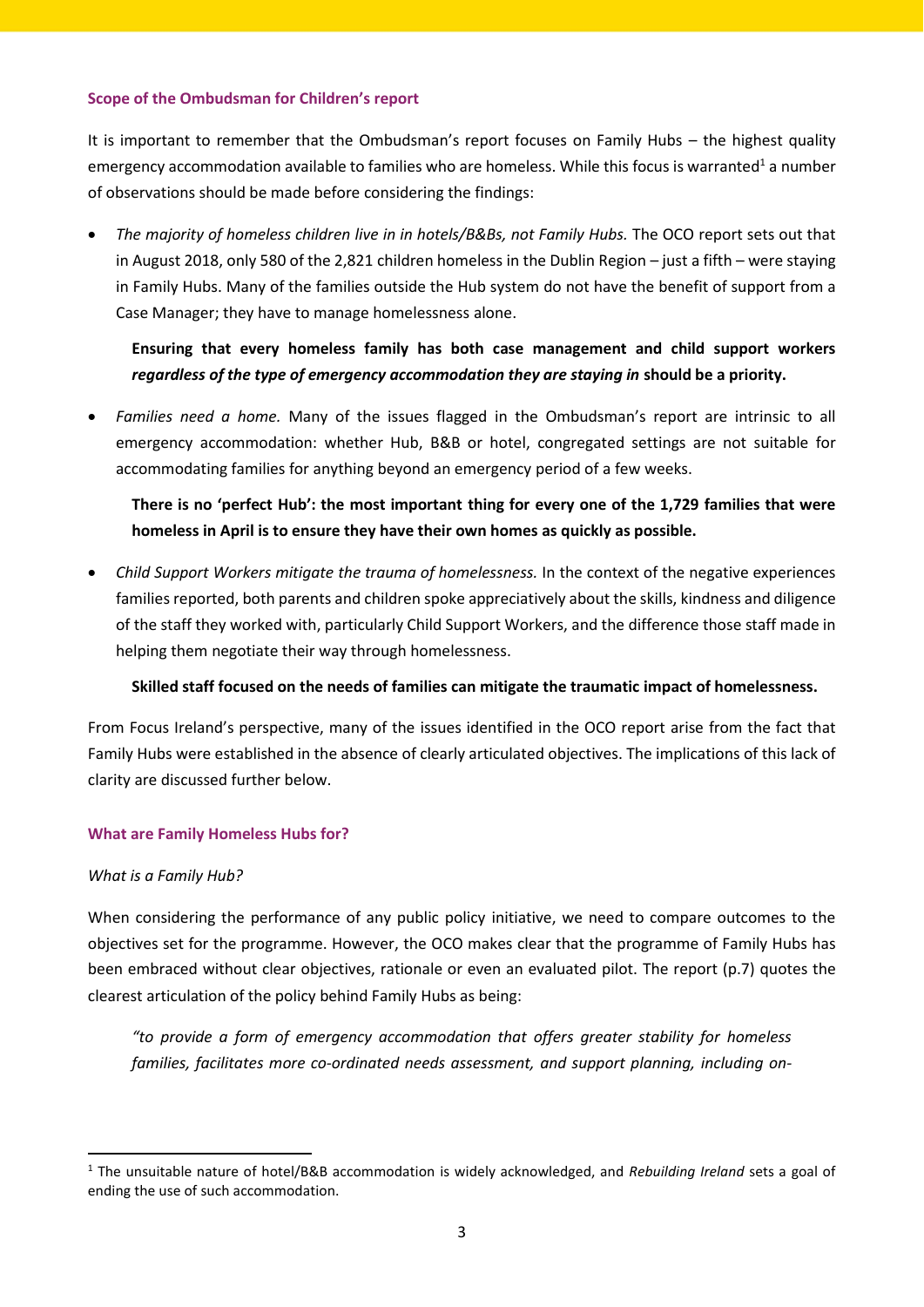*site access to required services (such as welfare, health and housing service) and provides appropriate family supports and surroundings".* 

However, it would appear that other policy objectives are expected or implied, for example, government spokespersons have frequently stated that families exit homelessness more quickly if they are allocated to Hubs than if they are not. It is not clear what this expectation is based on: there is evidence that *case management* helps families leave homelessness more quickly, but not that families exit homelessness from Hubs quicker than from B&Bs/hotels.

Focus Ireland's experience is that families managing the crisis of homelessness spend most of their time dealing with immediate challenges such as getting children to distant schools, or finding a place to stay that night. The time and energy they have to devote to the process of finding a new home is limited by the timeconsuming nature of such tasks. This is the value of case management: it provides support in addressing those practical day to day challenges, reducing family stress, as well as assisting with the task of finding a sustainable exit route from homelessness.

Confusion as to the purpose of Family Hubs has been exacerbated by the decision of the Department of Housing to reclassify families accommodated in the highest standard of Family Hub (with own door accommodation) as not 'homeless' for the purposes of statistical reports. This leaves families in a kind of 'noman's land': they remain homeless under the legislation governing determination of housing need by local authorities, yet despite not being included in the homeless population by the Department, they are still expected to move on from this accommodation, in which they are denied legal tenancy rights.

### *Who are Family Hubs for?*

The stated objectives for Family Hubs would also imply that more vulnerable families be prioritised for accommodation in Family Hubs – these are the families where the need for stability, needs assessment and support planning, and on-site access to services is greatest. However, it could also be argued that there is merit in using Hubs to maximise exits for families whose homelessness is primarily caused by economic issues.

Clearly the staffing and support needs would be very different depending on which group of families was being accommodated. The lack of clarity about what the purpose of Family Hubs means that there is no clear idea of who should be accommodated in Family Hubs, what a Hub should provide, or the standards that should be adhered to by those providing Family Hubs.

### *Facilities in Family Hubs*

The Ombudsman for Children states (p.7) that "it is impossible to identify a typical or standard Hub". Hubs differ in respect of physical facilities resulting in different types of cooking arrangements, whether homework and play areas are available, the number of people expected to share one bedroom, rules in relation to visitors etc. These differences emerge strongly from the testimony of children living in Hubs.

It is therefore not possible to make general statements about Family Hubs, and it means that the protestations of some providers that "our Hubs aren't like that" may well be valid, but overall, this absence of clarity and standards undermines public confidence that Family Hubs are meeting the needs of homeless families.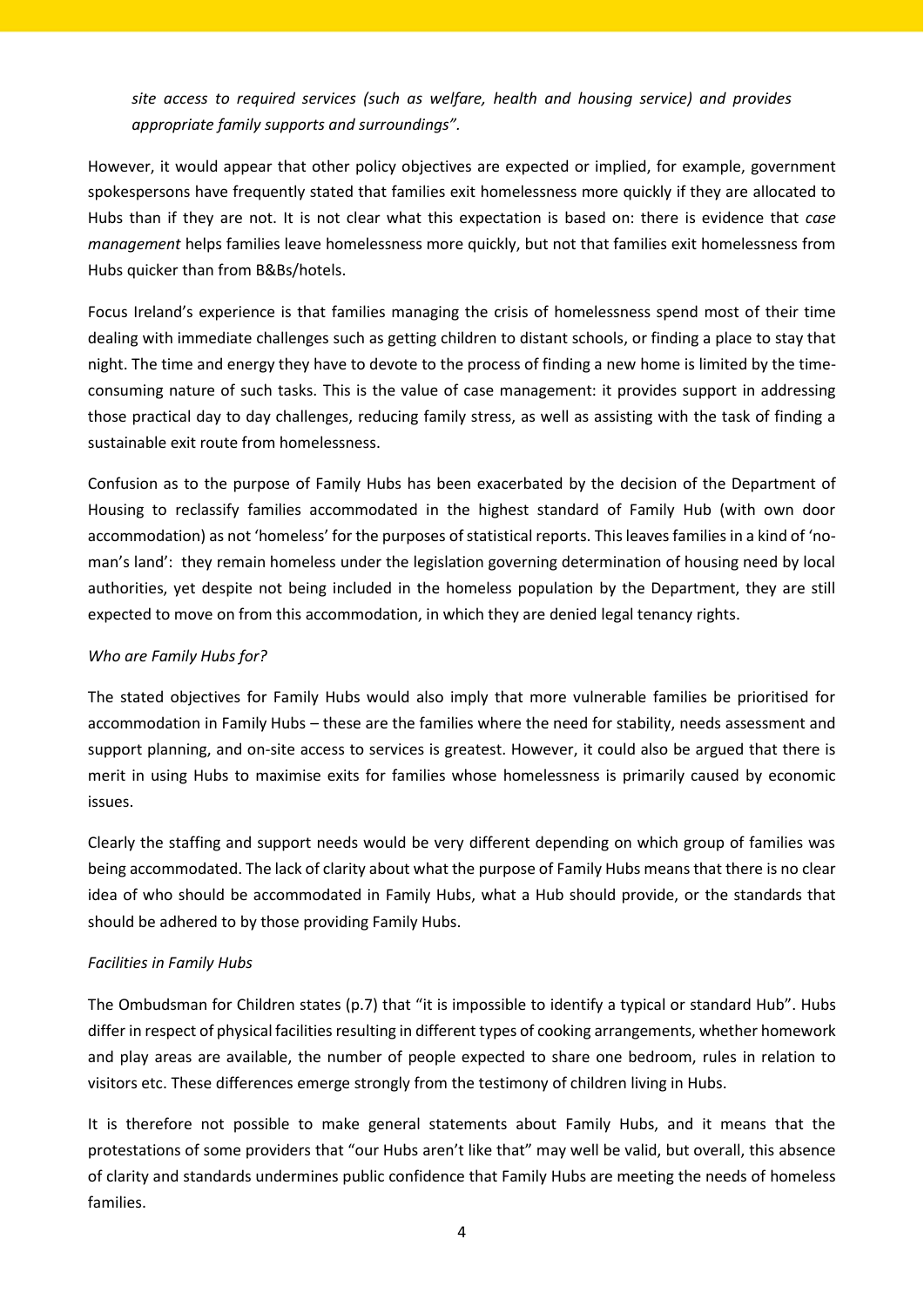The stories of children living in Family Hubs make clear the need for a well-defined set of objectives for Family Hubs, from which standards for the accommodation, staffing, and services available should flow.

## *Child support workers*

**.** 

Focus Ireland's work with homeless families has demonstrated the value of including child support workers as an integral element of the supports needed by families coping with homelessness.

In 2013, Focus Ireland launched a Social Impact pilot project – in collaboration with the Homeless Agency and the Department of the Environment<sup>2</sup> - to support around 170 families, who had been homeless and living in B&Bs for several years, out of homelessness into secure homes.

The Focus Ireland model of support included Case Managers to work with families; Child Support Workers to respond to the different needs children of different ages have in coping with homelessness; as well as Accommodation Finders to source suitable housing.

The Social Impact pilot was an overwhelming success, with all but two families making sustained exits from homelessness. Evaluations highlighted the importance of Child Support Workers in achieving that outcome. These findings are echoed in the findings of the OCO report: families highlighted the positive role such support workers can play in children's lives – helping provide stability, supporting children (and parents, as appropriate) with the various challenges they face, helping them to stay in education while homeless, and supporting families make a *sustainable* exit from homelessness.

The Social Impact project was re-funded as the Family Homeless Action Team, with HSE (and later Tusla) continuing to fund Child Support Workers. While unfortunately the ratio of children to support workers has not kept pace with need, and there are now long waiting lists for support, this remains the model of Focus Ireland support.

Unfortunately, the lessons of this successful initiative were not carried forward into the Family Hub model and, to our knowledge, few Family Hubs employ child support workers as an integral part of their practice. From Focus Ireland's experience, any enhancement of the Family Hub model must include consideration of the benefits to families and children, and the sustainability of exits from homelessness that resourcing sufficient Case Managers and Child Support Workers provide.

The lack of clarity as to what Family Hubs are for means that there is no clear targeting around allocations, how Family Hubs should be staffed, and what on-site services are most appropriate.

While Focus Ireland agrees with the Ombudsman for Children's conclusion that a full evaluation of Family Hubs is warranted, we stress that such an evaluation needs to be based on a clear articulation of the rationale for, and objectives of, Family Hubs.

<sup>&</sup>lt;sup>2</sup> Now the Dublin Regional Homeless Executive and the Department of Housing, respectively.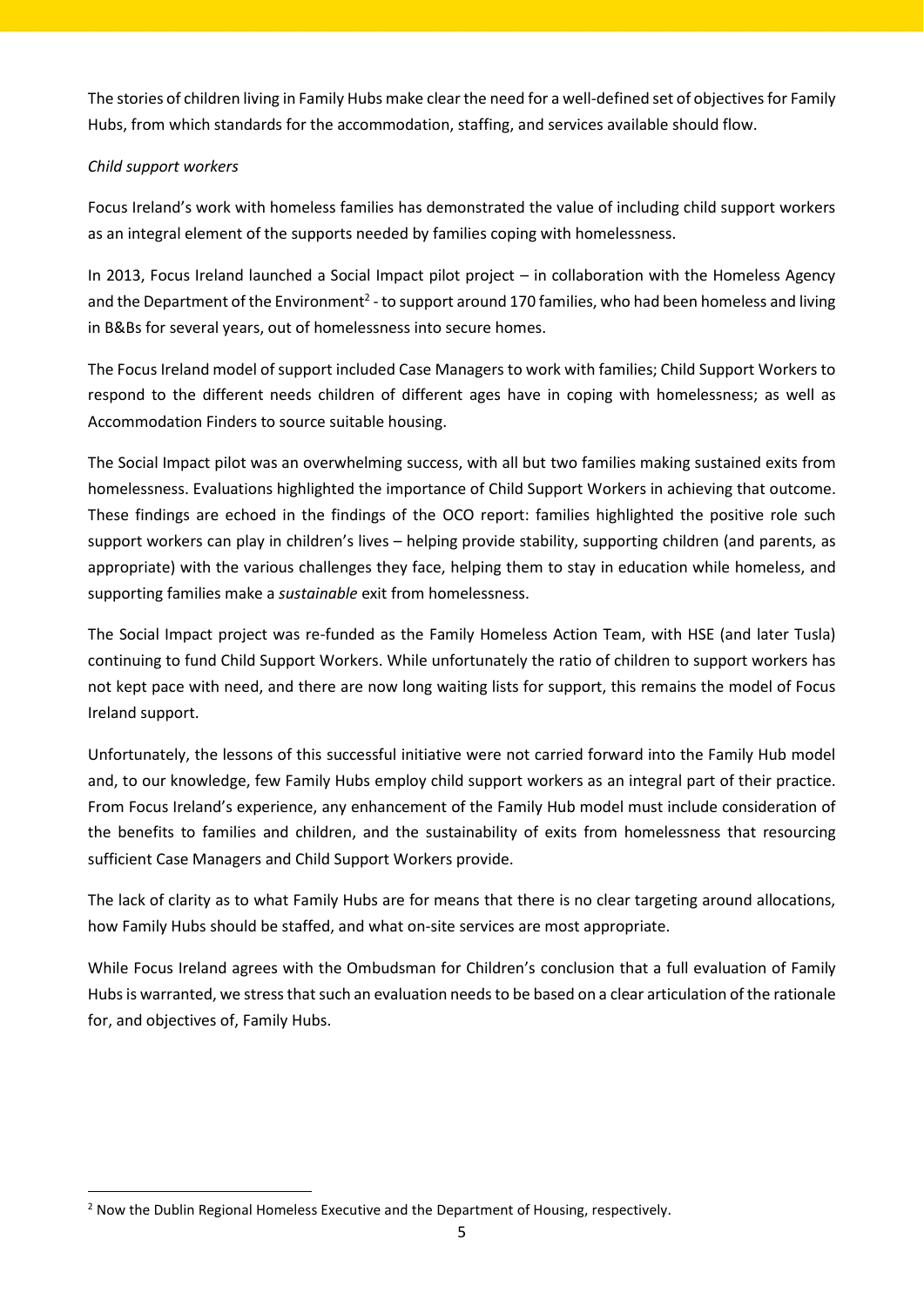#### **The OCO Recommendations**

The report of the Office for the Ombudsman for Children sets out a number of priorities for action, both from the perspective of the OCO (p.26-7), as well as from children themselves (p.53-60). In general, Focus Ireland supports these priorities and in response we make a number of specific observations below:

- *Limits on the time spent in emergency accommodation:* Focus Ireland supports this recommendation, but stresses that the manner of its implementation is key. It should be framed as placing an obligation on local authorities to identify suitable accommodation for families within a given time period – no longer than six months. There should be no possibility that a homeless family is forced to leave emergency accommodation when they still have no home to go to. In addition local authorities who have restricted or removed homeless priority from their housing allocation schemes should reflect on the fact that this is removing an important route out of homelessness for these children and can increase the stigmatisation of the families experiencing homelessness.
- *Accommodation practices:* Focus Ireland shares the OCO's concern about the continued reliance on the practices of 'one-night-only' and 'self-accommodation', we are only too aware of the additional stress this places on families and the further trauma it imposes on children; we welcome the recommendation that a time frame be named in which to end such practices entirely.

*Data:* we welcome the recommendations in relation to better data on families who are homeless, in addition to the areas outlined in the OCO report, Focus Ireland highlights the need for more robust data on the length of time families are spending in 'emergency' accommodation. Publicly available data shows that the percentage of families who were more than 18 months in emergency accommodation has grown from 18%, 178 families in February 2017 to 27%, 341 families in March 2019. This recommendation could usefully be progressed through the Data Sub-Group proposed at the recent National Consultative Forum on Homelessness.



 *Combating stigma, supporting dignity:* Focus Ireland has already discussed the issue of reducing the stigma of homelessness with the Press Ombudsman, and supports the OCO recommendations in this regard. It would be helpful to explore the issue of producing guidelines on this issue.

The OCO report confirms many of Focus Ireland's concerns about the traumatic impact of homelessness on children and parents. Becoming homeless is a traumatic event, that trauma is frequently exacerbated by the experience of living in emergency accommodation. In this context, we strongly support the OCO recommendation that practical measures – such as an increase in therapeutic supports and child support workers – that could be implemented to "support the resilience, dignity and self-worth of children and parents while they are living in emergency accommodation" (p.30).